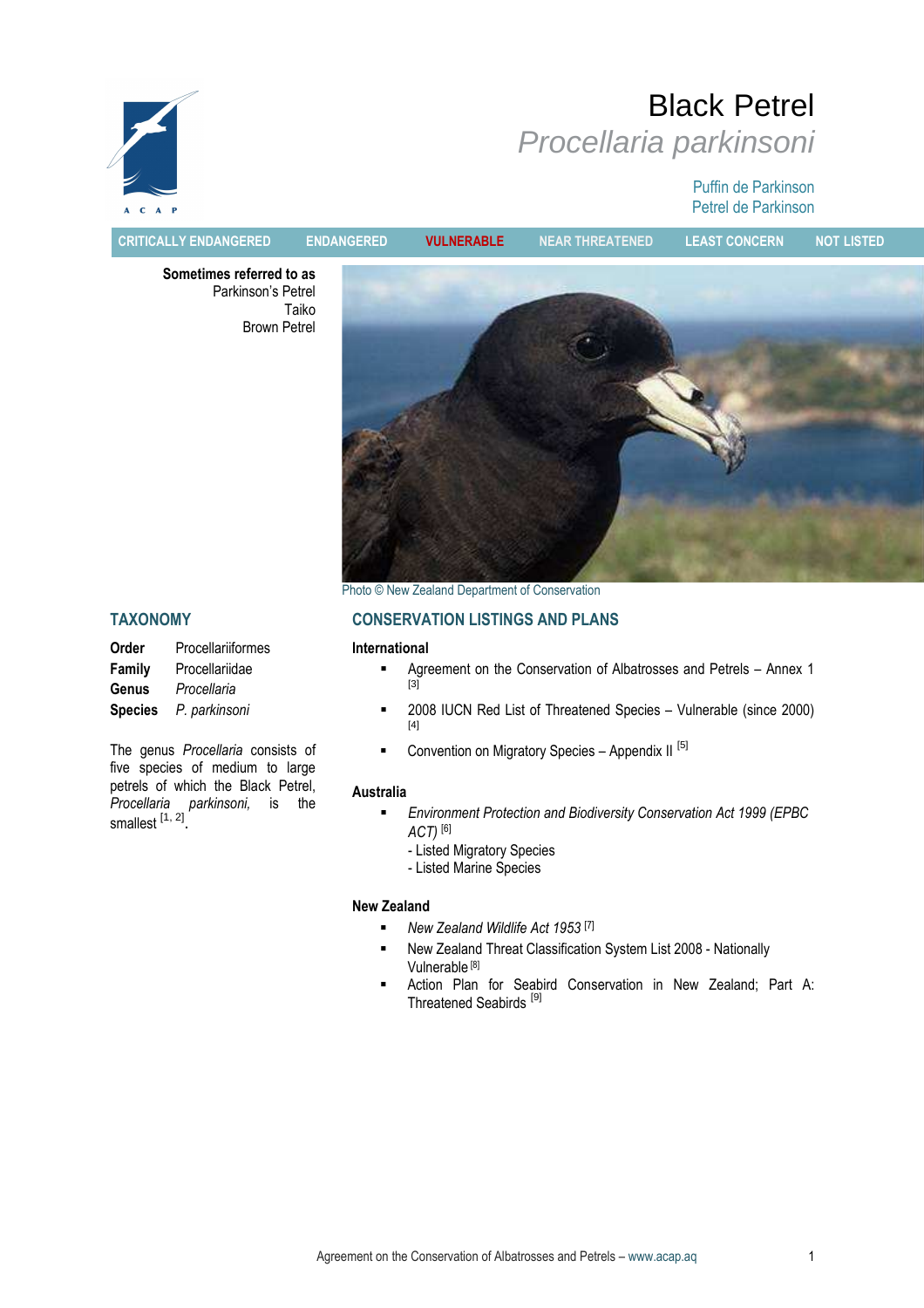#### BREEDING BIOLOGY

Procellaria parkinsoni is a colonial burrow-nesting, annually-breeding species; each breeding cycle lasts about nine months. Most eggs are laid in December, hatch in February and the chicks fledge in May at about three months old  $[2, 10]$  (Table 1). The youngest bird recorded returning to the Great Barrier Island colony was three years of age and first breeding has been recorded at five years at this site [11]. The youngest bird recorded returning to the Little Barrier Island colony was five years of age with first breeding recorded there at six years <sup>[10, 12]</sup>.

#### Table 1. Breeding cycle of P. parkinsoni.



#### BREEDING STATES

Table 2. Distribution of the global P. parkinsoni population among Parties to the Agreement.

| <b>Breeding</b> | New Zealand |
|-----------------|-------------|
| pairs           | $100\%$     |

#### BREEDING SITES

Procellaria parkinsoni is a New Zealand endemic (Table 2), breeding on Little and Great Barrier Islands in the Hauraki Gulf to the east of Auckland (Figure 1; Table 3) [2, 9, 10, 11]. The total breeding population on Great Barrier Island is estimated to be approximately 1,650 breeding pairs [11] (Table 3). In the 2004/05 season the total number of individuals at the Great Barrier Island colony was estimated at 3,551-5,021 birds [11]. The Little Barrier Island colony was originally monitored between 1971 and 1983 and the total breeding population was estimated to be between 50 and 100 pairs [10]. After the feral cat eradication, in order to supplement the colony, 249 chicks from Great Barrier Island were transferred to Little Barrier Island between 1986 and 1990 and the Little Barrier Island colony was then monitored annually until 2000 [10, 12].

Table 3. Monitoring methods and estimates of the population size (annual breeding pairs) for each P. parkinsoni breeding site. Table based on unpublished Department of Conservation (DOC) data submitted to ACAP in 2005, Bell et al. (2007) [11] and Imber (1987) <sup>[10]</sup>.

| <b>Breeding site location</b>                     | <b>Jurisdiction</b> | <b>Years monitored</b>               | <b>Monitoring</b><br>method | <b>Monitoring</b><br>accuracy | <b>Breeding pairs</b><br>(last census) |
|---------------------------------------------------|---------------------|--------------------------------------|-----------------------------|-------------------------------|----------------------------------------|
| <b>Great Barrier Island</b><br>36° 11'S 175° 24'E | New Zealand         | 1989-1990<br>1996-2008<br>(on-going) | A. B                        | High                          | 1,650 (2005) [11]                      |
| Little Barrier Island<br>36° 12'S 175° 05'E       | New Zealand         | 1971-1983*<br>1986-2000              | A. B                        | Medium                        | 100 (1987) [10]                        |

\*not monitored: 1976, 1978, 1980 and 1981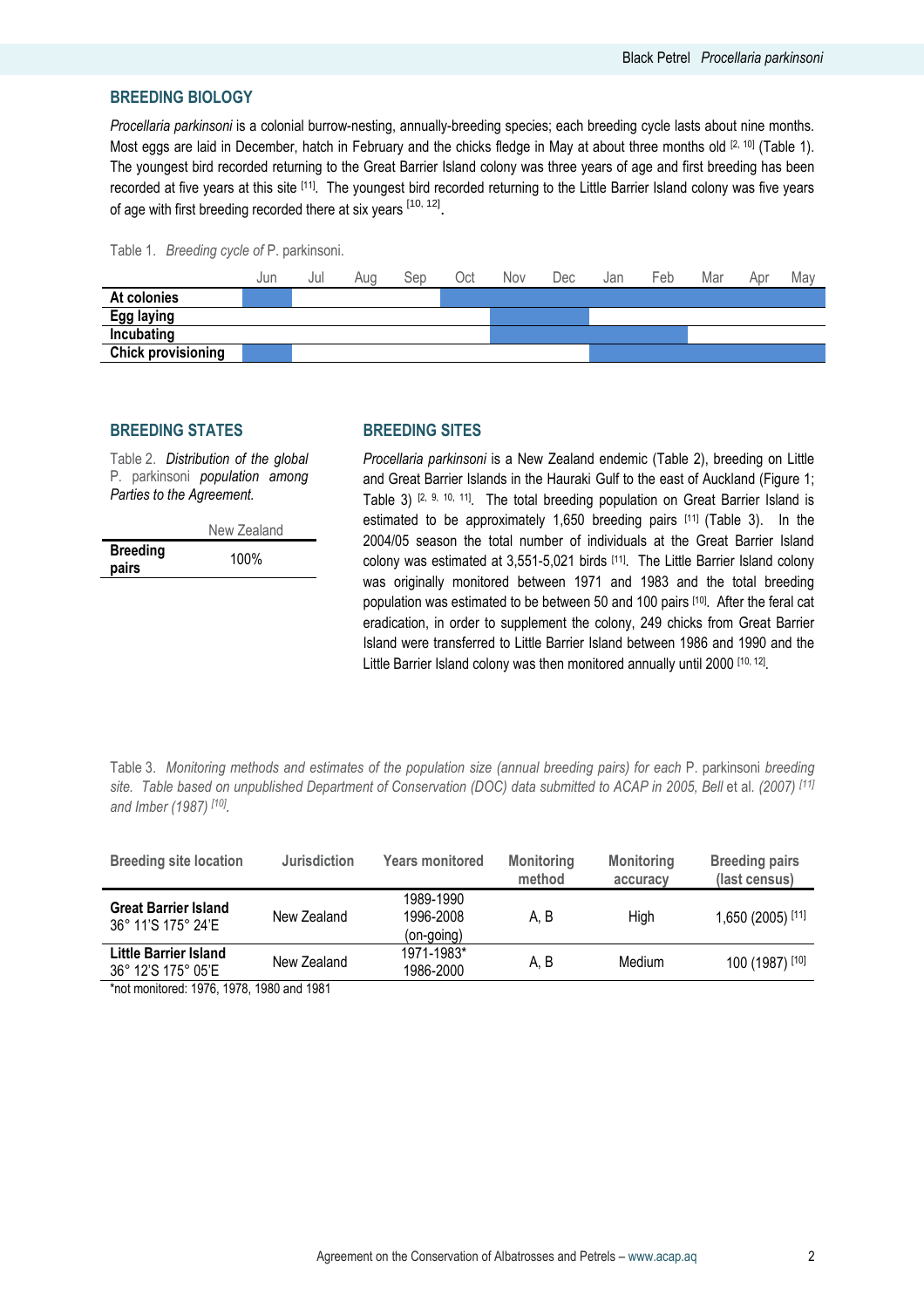

Figure 1. Location of the two breeding sites and approximate range of P. parkinsoni with the boundaries of selected Regional Fisheries Management Organisations (RFMOs) also shown.

CCAMLR – Commission for the Conservation of Antarctic Marine Living Resources

CCSBT - Convention for the Conservation of Southern Bluefin Tuna

IATTC - Inter-American Tropical Tuna Commission

ICCAT - International Commission for the Conservation of Atlantic Tunas

IOTC - Indian Ocean Tuna Commission

WCPFC - Western and Central Pacific Fisheries Commission

#### CONSERVATION LISTINGS AND PLANS FOR THE BREEDING SITES

#### International

None

#### New Zealand

Little Barrier Island

- Nature Reserve New Zealand Reserves Act 1977 [13] Great Barrier Island
	- Scenic Reserve New Zealand Reserves Act 1977 [[13]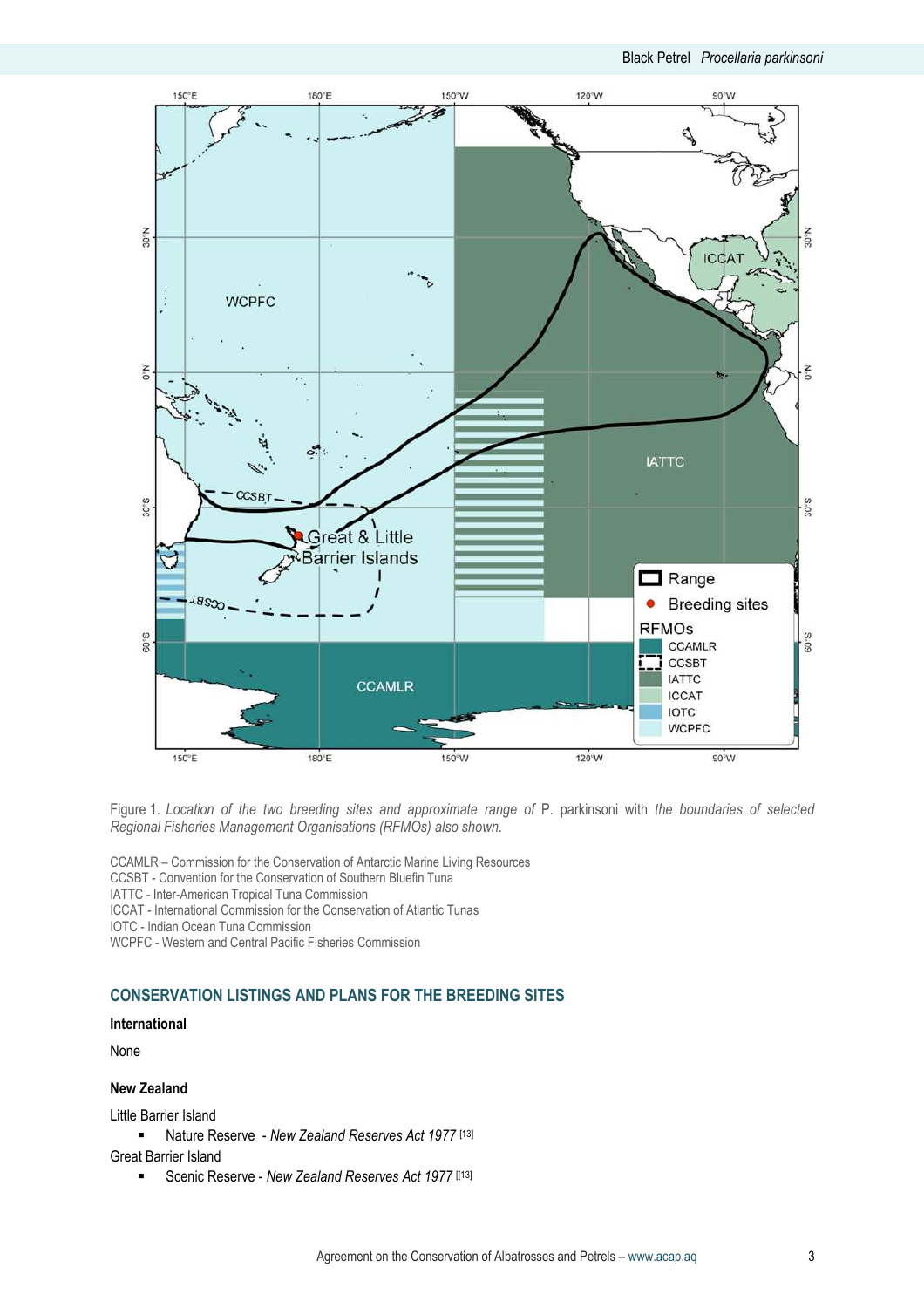#### POPULATION TRENDS

Formerly widespread across the North Island (Northland to Wellington) and northern South Island of New Zealand (north-west Nelson, Buller, and south Westland), P. parkinsoni is now restricted to Little and Great Barrier Islands in the Hauraki Gulf, in northern New Zealand [2, 9, 10, 14, 15].

#### Great Barrier Island

Procellaria parkinsoni was first officially recorded on Great Barrier Island in 1960, but had been observed by earlier naturalists and harvested by the local Maoris before this time [16, 17]. No census or population estimate was given at this time [16]. From surveys in the late 1970s the population was thought to be 500-1,000 breeding pairs [10], but recent surveys suggest the population is more than 1,500 breeding pairs and over 5,000 individuals [11]. However, a subsample of 100 burrows monitored for 10 years or more indicated a slight decrease in population size between 1996 and 2006 [11]. Additional extensive surveys are needed to gain a better estimate of the whole island population and to determine trends for the total population with more confidence [11] .

A number of Great Barrier Island study burrows has been monitored intensively since the 1995/96 breeding season allowing for breeding success, juvenile and adult survival to be determined for this period [11]. Breeding success varies from 69% to 84% (chicks fledged from eggs laid), with an average of 76% of burrows fledging a chick (Table 5) [11]. Analyses of both juvenile and adult survival are ongoing [18]. The mean adult survival estimated to date is 77.9%, which is considerably lower than other petrels of similar size [11, 18, 19]. This contrasts with an estimate of juvenile survival (after three years of age) of 92.3%, which is very high [11]. The low adult survival could be due to low detectability of birds that move out of the study area, but this hypothesis needs to be further investigated [18].

#### Little Barrier Island

Historically, P. parkinsoni numbers at Little Barrier were noted as "very numerous" [14], but the presence of feral cats up until 1983 reduced the population to approximately 50 - 100 pairs [10]. The current trend is unknown.

Breeding success (chicks fledged from eggs laid) has only been collected between 1972 and 1983 and varied from 14.3% to 83% [10]. Juvenile survival of 87.1% was estimated from recaptures of chicks transferred from Great Barrier Island to Little Barrier Island [12].

Table 4. Summary of population trend data for P. parkinsoni at the two breeding sites.

| Location                    | <b>Current</b><br>monitoring | Trend<br>vears           | % average<br>change per year | <b>Trend</b>           | $%$ of<br>population |
|-----------------------------|------------------------------|--------------------------|------------------------------|------------------------|----------------------|
| <b>Great Barrier Island</b> | Yes                          | 1996-2005                |                              | Slight decrease?* [11] | <10%?                |
| Little Barrier Island       | No                           | $\overline{\phantom{a}}$ |                              | Unknown                |                      |
|                             |                              |                          |                              |                        |                      |

\*Trend not calculated in this assessment

Table 5. Demographic data for the two P. parkinsoni breeding sites. Table based on data from Bell et al. (2007) [11]for Great Barrier Island, and on data from Imber (1987) [10] and Imber et al. (2003) [12] for Little Barrier Island.

| <b>Location</b>             | Mean breeding success<br>$(\pm$ std dev) | Juvenile survival<br>$(\pm$ std dev) | Adult survival<br>$(\pm$ std dev) | Years      |
|-----------------------------|------------------------------------------|--------------------------------------|-----------------------------------|------------|
| <b>Great Barrier Island</b> | 76.1% ( $\pm$ 1.5%)                      | $92.3\% (\pm 5\%)$                   | 77.9% ( $\pm$ 2%)                 | 1996-2005  |
| Little Barrier Island       | 45.4% ( $\pm$ 9.7%) <sup>[10]</sup>      |                                      |                                   | 1972-1983* |
|                             |                                          | 87.1% ( $\pm$ 5%) <sup>[12]</sup>    |                                   | 1991-2000  |

\*Missing data: Little Barrier Island 1976, 1978, 1980 and 1981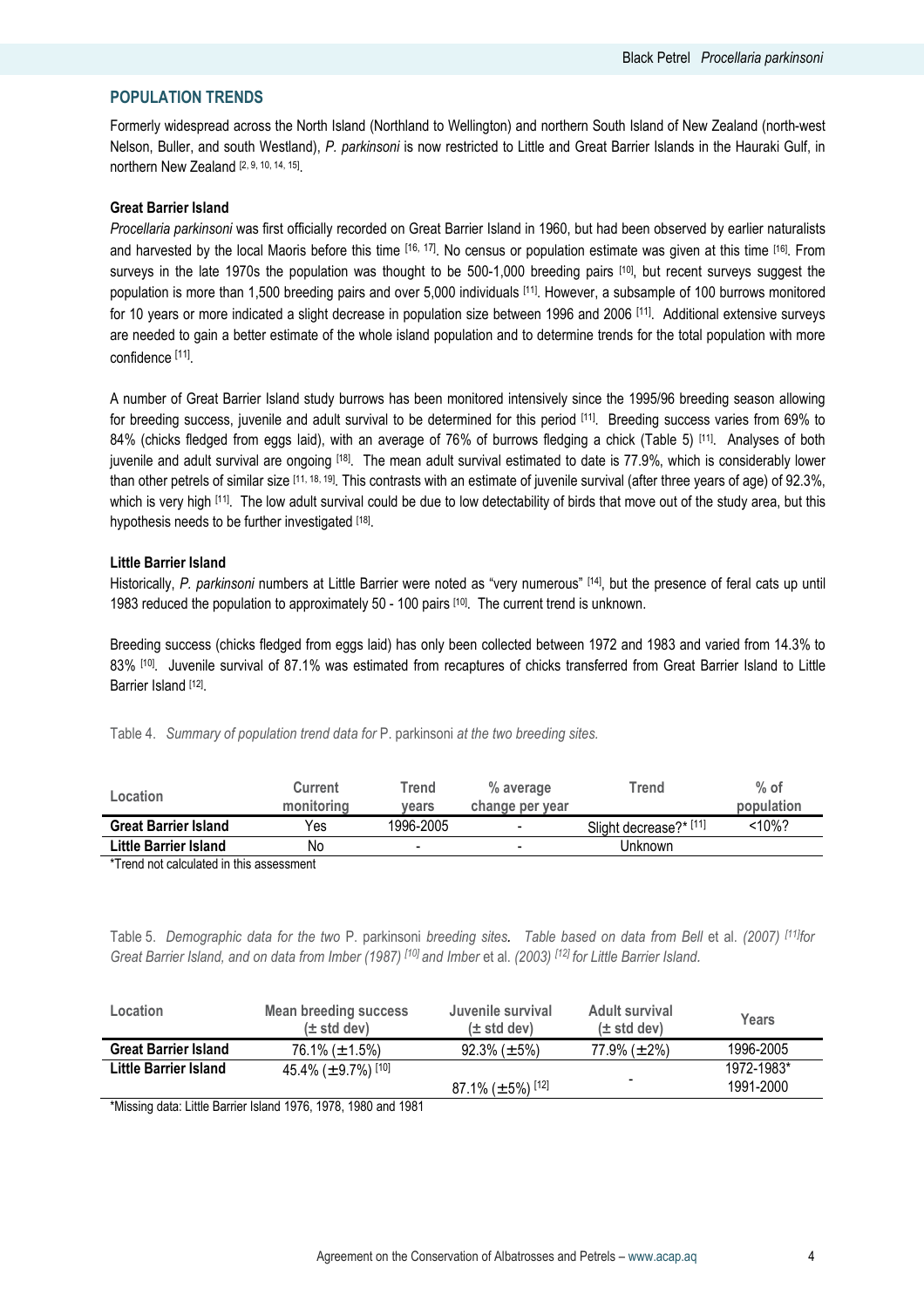#### BREEDING SITES: THREATS

Few threats exist at the Little Barrier Island breeding site of P. parkinsoni, however more occur at the Great Barrier Island breeding site. Both sites are legally protected; Little Barrier Island is a Nature Reserve and Mount Hobson on Great Barrier Island is within the Forest Reserve. A significant potential threat to this species is fire at either of the colony sites.

Table 6. Summary of known threats at the breeding sites of P. parkinsoni. Table based on DOC data submitted to the ACAP Breeding Sites Working Group in 2008.

| Breeding<br>site                   | Human<br>disturbance | Human<br>take | Natural<br>disaster | Parasite or<br>Pathogen | Habitat loss or<br>degradation | Predation by<br>alien species | Contamination |
|------------------------------------|----------------------|---------------|---------------------|-------------------------|--------------------------------|-------------------------------|---------------|
| Great<br><b>Barrier</b><br>Island  | No <sup>a</sup>      | No b          | No                  | No <sup>c</sup>         | No <sup>d</sup>                | No <sup>d</sup>               | No            |
| Little<br><b>Barrier</b><br>Island | No <sup>a</sup>      | No b          | No                  | No <sup>c</sup>         | No <sup>d</sup>                | No <sup>d</sup>               | No            |

a Anthropogenic disturbance on Little Barrier Island is limited to the activities associated with the conservation management of the island; on Great Barrier Island the breeding site is visited by approximately 5000 visitors annually. Visitors are restricted to walking tracks and boardwalks, but public fouling and litter is common [11] .

 $b$  There are historical records of harvesting both on Little and Great Barrier Islands, but this is unlikely to occur at present  $[16, 16]$ 17] .

<sup>c</sup> Disease is uncommon within this species and appears to be restricted to low levels of avian pox outbreaks (< 3 cases per year in the study area) [11].

<sup>d</sup> Little Barrier Island has no alien mammal species present after the recent eradication of feral cats and kiore (Rattus exulans), but feral cats, rats (Rattus rattus and R. exulans), stray dogs and feral pigs are all present on Great Barrier Island and feral cats, pigs and rats are present at the breeding site  $[9, 11]$ . Predation at the breeding site varies from 1% to 6.1% annually ( $0.5\%$  to  $6.1\%$  by rats and  $0\%$  to 1.5% by cats)  $[11]$ . Colonies on both islands are vulnerable to the accidental introduction of invasive species [9].

#### FORAGING ECOLOGY AND DIET

The feeding behaviour of P. parkinsoni is characterised by surface feeding and shallow diving in groups of up to 300 [2, 20, 21, 22]. They also frequently scavenge around fishing vessels and cetaceans [12, 20, 21, 23], preferentially associating with two rare dolphin species, as well as the melon-headed whale Peponocephala electra and false killer whale Pseudoroca crassidens [21] .

The diet of P. parkinsoni during the breeding season has been examined by stomach content analysis of chicks [21, 22] and suggests that the feeding range at this time is within the subtropical zone and mainly east of northern New Zealand [20]. Diet is dominated by squid (particularly Ommastrephidae, Histioteuthidae and Cranchidae) and supplemented by fish, tunicates, crustaceans and cyclostomes [20]. These prey species (particularly those squid with bioluminescence) indicate that P. parkinsoni obtains most of their food at night [20].

It appears from preliminary geolocator data that P. parkinsoni preferentially forage on the continental shelf or seamounts, and that the foraging ranges of males and females overlap [18].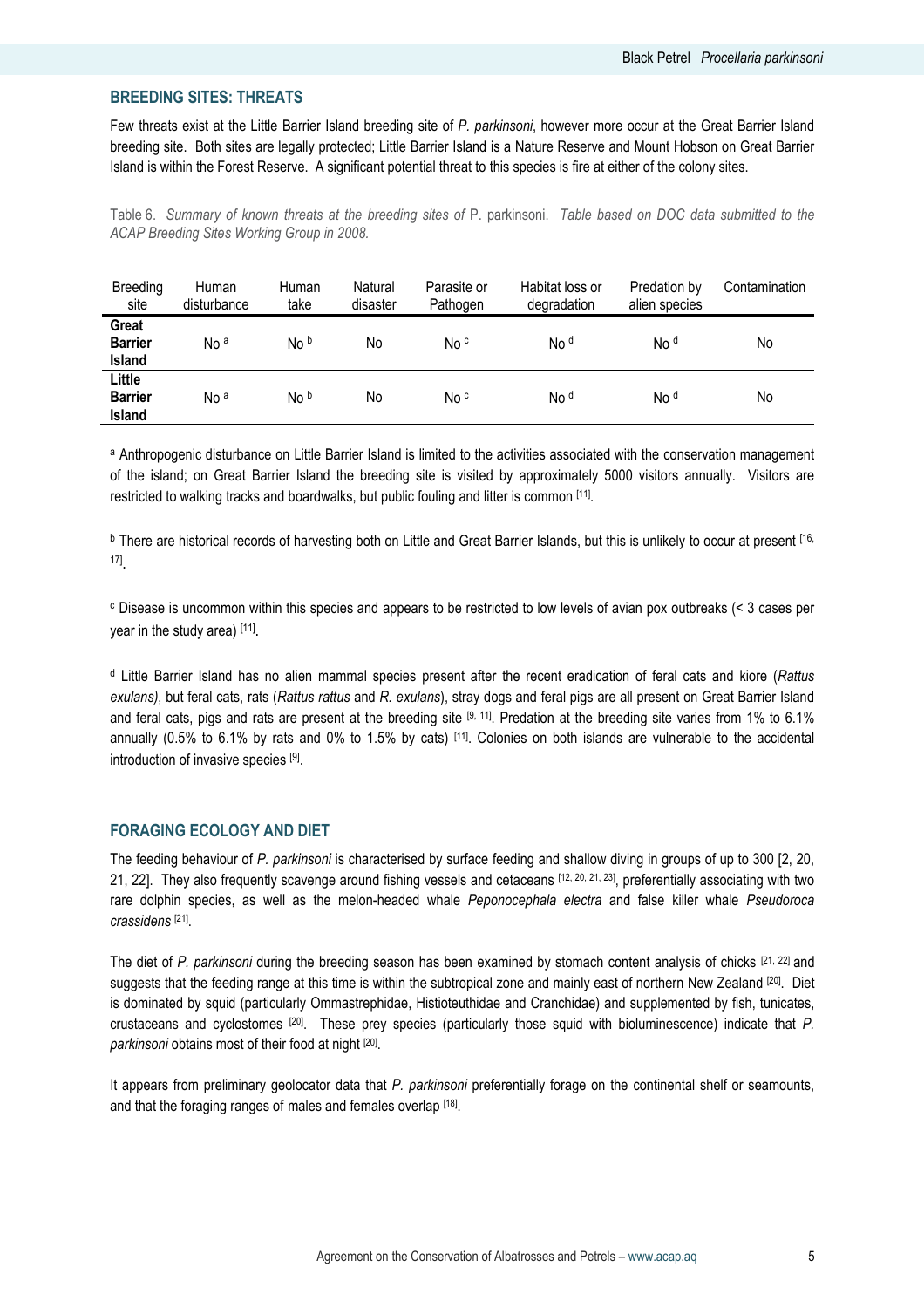### Black Petrel Procellaria parkinsoni

#### MARINE DISTRIBUTION

Little is known about the foraging range and at-sea distribution of P. parkinsoni, apart from banding recovery data and records from bird-watching expeditions, fishermen and government observers. It is known that P. parkinsoni migrate to the eastern tropical Pacific [9, 10, 11, 21] and have been recorded in USA (California), Mexico <sup>[24]</sup>, Peru and Ecuador [12] waters, including the Galapagos [24] .

Eleven light-loggers and 14 GPS loggers were deployed on breeding P. parkinsoni on Great Barrier Island during the 2005/06 breeding season but the data are yet to be published [18]. These preliminary results showed most birds foraging around the north of the North Island (Figure 2) [18]. This data also showed that P. parkinsoni also forage to eastern Australia, the Chatham Rise, around Puyseger Point, Fiordland and towards Fiji (Figure 2) [18] .



Figure 2. Light logger data of breeding adult P. parkinsoni petrels (n=11). Map based on unpublished  $E$  Bell, J Sim, and P Scofield data  $[18]$ , not to be used without data holders' permission.

Procellaria parkinsoni overlap with four Regional Fisheries Management Organisations, but principally the WCPFC and the CCSBT (Figure 1; Table 7). Consultations are currently underway to establish the South Pacific Regional Fisheries Management Organisation (SPRFMO) that would cover both pelagic and demersal fisheries in the region and overlap with the foraging range of P. parkinsoni.

Table 7. Summary of the known ACAP Range States, Regional Fisheries Management Organisations and Exclusive Economic Zones of non-ACAP countries that overlap with the marine distribution of P. parkinsoni.

|                                          | <b>Breeding and feeding</b><br>range | <b>Foraging range</b><br>only | Few records - outside<br>core foraging range |
|------------------------------------------|--------------------------------------|-------------------------------|----------------------------------------------|
| <b>Known ACAP Range States</b>           | New Zealand                          | Australia                     |                                              |
|                                          |                                      | Ecuador                       |                                              |
|                                          |                                      | Peru                          |                                              |
| <b>Non-ACAP Exclusive Economic Zones</b> |                                      | Colombia                      |                                              |
|                                          |                                      | El Salvador                   |                                              |
|                                          |                                      | Guatemala                     | <b>USA</b>                                   |
|                                          |                                      | Mexico                        |                                              |
|                                          |                                      | Panama                        |                                              |
| <b>Regional Fisheries Management</b>     | <b>CCSBT</b>                         |                               |                                              |
| Organisations <sup>1</sup>               | <b>WCPFC</b>                         | <b>IATTC</b>                  |                                              |
|                                          | SPRFMO <sup>2</sup>                  |                               |                                              |

<sup>1</sup> see Figure 1 and text for list of acronyms

<sup>2</sup> not yet in force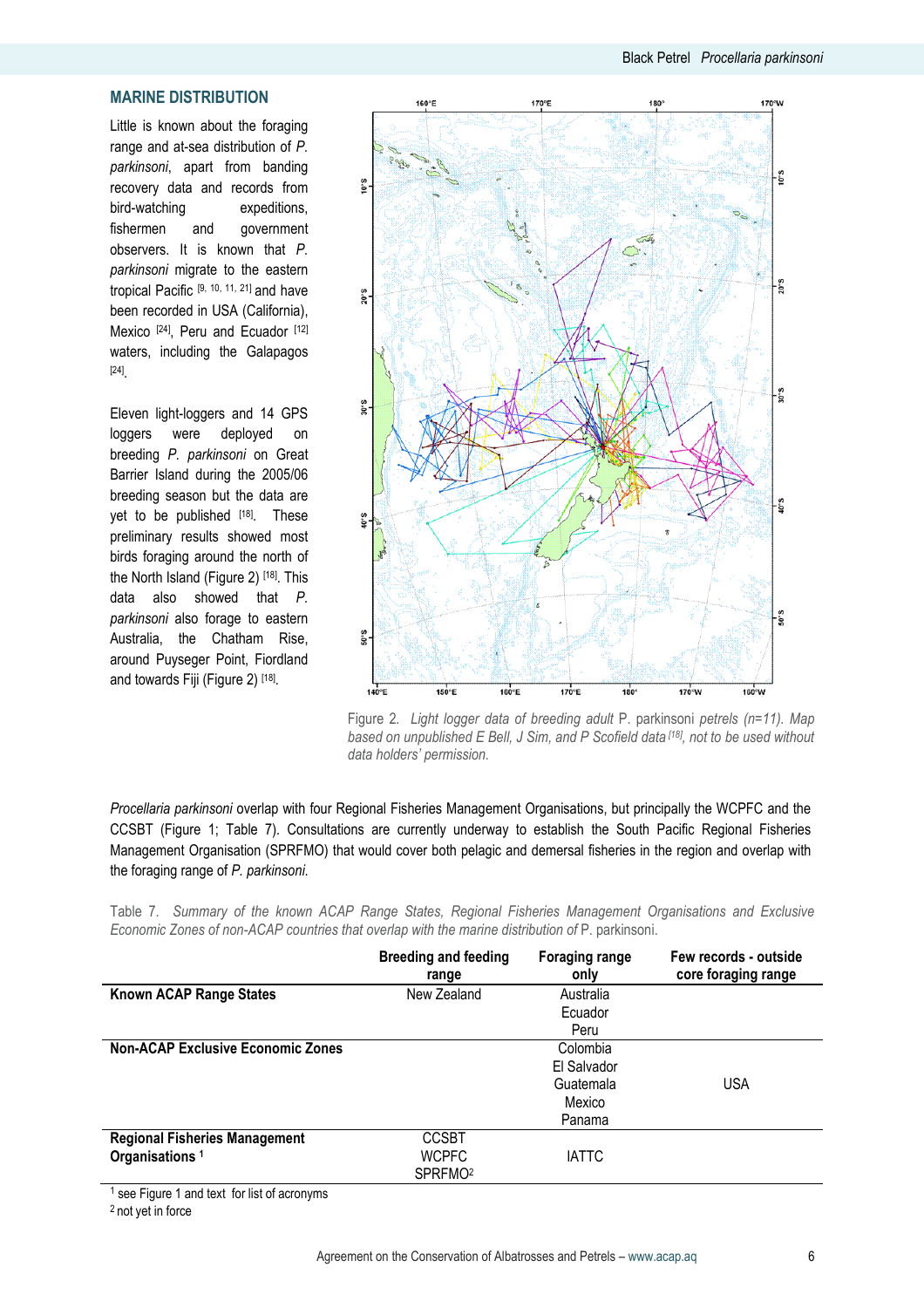#### MARINE THREATS

There are few records of the marine threats to P. parkinsoni. As scavengers and known boat followers, P. parkinsoni are vulnerable to interactions with fishing vessels. Information from New Zealand fisheries indicates that P. parkinsoni interact with and are killed on pelagic long-lines in New Zealand waters [23], with 11 birds reported as bycatch between October 1996 and September 2005  $[25]$ . There is anecdotal information from the fishing (and research) vessels off Central America that P. parkinsoni may be at risk of accidental bycatch in these areas  $[12, 23]$ . However, an analysis of P. parkinsoni interactions with fisheries in these areas has not been carried out.

Fisheries bycatch of the two rare dolphins that P. parkinsonii has been observed to preferentially associate with could have significant indirect impacts on the species, but these potential impacts are not considered in management decisions [26] .

#### KEY GAPS IN SPECIES ASSESSMENT

Further and more widespread surveys at both breeding colonies need to be completed to assist in determining a better estimate of the global population. A more accurate identification of the breeding areas (and density of burrows) at the two colony sites would assist obtaining better population estimates. The longterm monitoring of the population on both Little and Great Barrier Islands should continue in order to further track the population trends and adult and juvenile survival. Ongoing monitoring of individuals will allow for refinement of other parameters such as age-structure of the population and adult and juvenile survival estimates.

Satellite and/or data logger tracking of birds of different age classes and at different stages of the annual cycle is needed to determine foraging range, overlap with fisheries and general at-sea distribution of P. parkinsoni. Further study of interactions with fisheries both around New Zealand and in non-breeding foraging locations is essential to assess the degree of threat posed to the species. A greater understanding of the fishing operations and incidental capture of seabirds off Central and South America is particularly needed.



Photo © Elizabeth Bell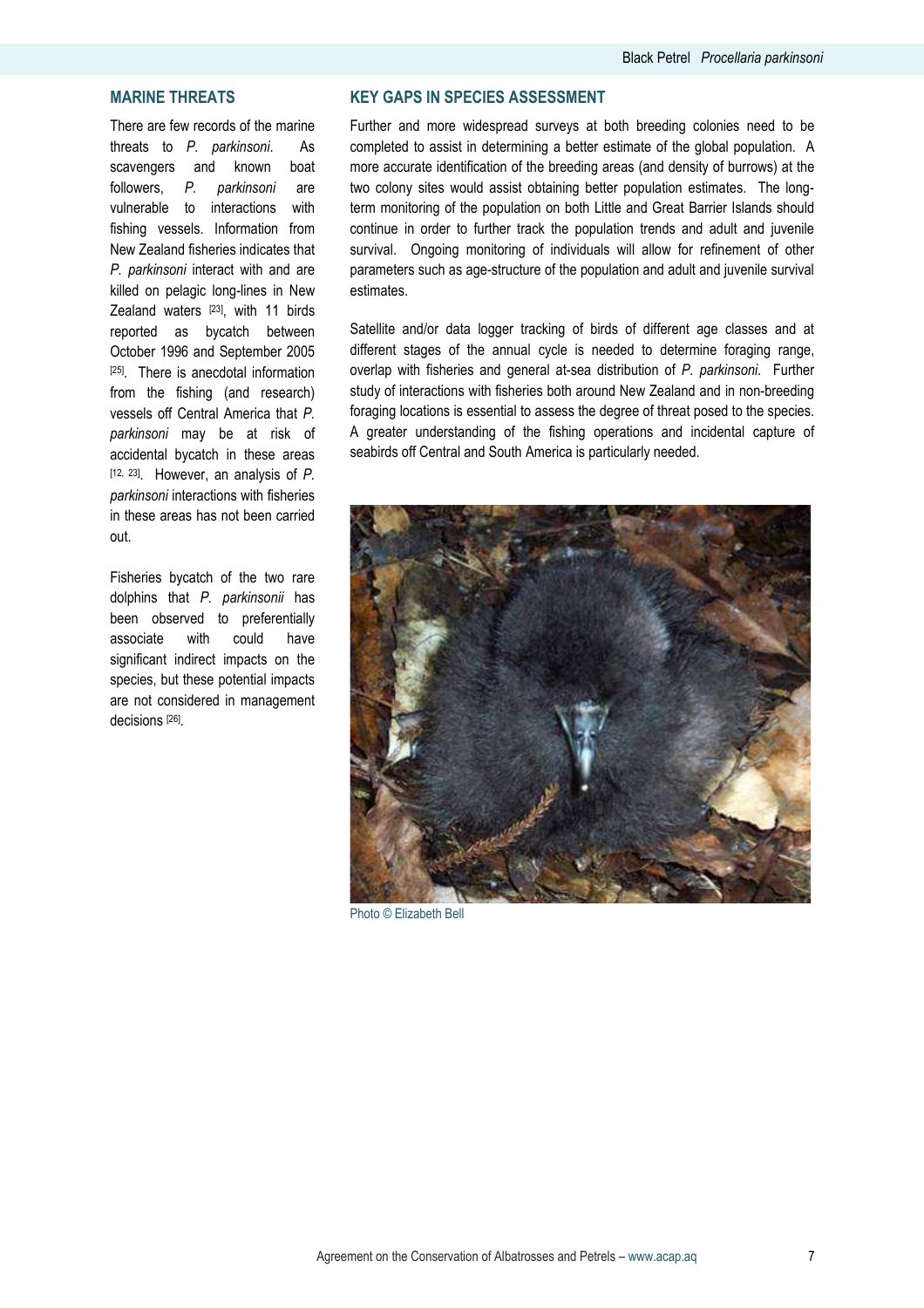#### **REFERENCES**

- 1. Gray, G.R. 1862. Ibis: 214-252.
- 2. Heather, B.D. and Robertson, H.A., 1996. The field guide to the birds of New Zealand. Auckland: Penguin Books (NZ) Limited.
- 3. ACAP. Agreement on the Conservation of Albatrosses and Petrels. http://www.acap.aq.
- 4. BirdLife International. 2008. 2008 IUCN Red List of Threatened Species. IUCN 2008 http://www.iucnredlist.org/.
- 5. Bonn Convention. Convention on the Conservation of Migratory Species of Wild Animals. http://www.cms.int/.
- 6. Australian Government Environment Protection and Biodiversity Conservation Act. 1999. http://www.deh.gov.au/epbc/.
- 7. New Zealand Government. New Zealand Wildlife Act 1953, No 31. http://www.legislation.govt.nz/act/public/1953/0031/latest/DLM276814.ht ml?search=ts\_act\_wildlife\_resel&sr=1.
- 8. Miskelly, C.M., Dowding, J.E., Elliott, G.P., Hitchmough, R.A., Powlesland, R.G., Robertson, H.A., Sagar, P.M., Scofield, R.P., and Taylor, G.A. 2008. Conservation status of New Zealand birds, 2008. Notornis 55: 117-135.
- 9. Taylor, G.A., 2000. Action plan for seabird conservation in New Zealand. Part A: threatened seabirds. Threatened Species Occasional Publication No. 16. Department of Conservation: Wellington.
- 10. Imber, M.J. 1987. Breeding ecology and the conservation of the black petrel (Procellaria parksoni). Notornis 34: 19-39.
- 11. Bell, E.A., Sim, J.L., and Scofield, R.P., 2007. Demographic parameters of the black petrels (Procellaria parkinsoni). DOC Research and Development Series 273. Department of Conservation. Wellington.
- 12. Imber, M.J., MacFadden, I., Bell, E.A., and Scofield, R.P. 2003. Postfledging migration, age of first return and recruitment and results of intercolony translocation of black petrels (Procellaria parksoni). Notornis 50: 183-190.
- 13. New Zealand Government. 1977. New Zealand Reserves Act 1977. http://www.legislation.govt.nz/.
- 14. Reishcek, A. 1886. Notes on New Zealand ornithology: observations on Procellaria parkinsoni (Grey), Brown petrel (Taiko). Transactions of the New Zealand Institute 18: 87-90.
- 15. Medway, D.G. 2002. An historic record of black petrels (Procellaria parkinsoni) nesting in south Westland. Notornis 49: 51-52.
- 16. Bell, B.D. and Braithwaite, D.H. 1964. The birds of Great Barrier and Arid Islands. Notornis 10: 363-383.
- 17. Hutton, F.W. 1868. Notes on the birds of the Great Barrier Island. Transactions of the New Zealand Institute 1: 160-161.
- 18. Bell, E.A., Sim, J.L., and Scofield, P., 2009. Population parameters and distribution of the black petrel (Procellaria parkinsoni), 2005/06. DOC Research and Development Series 307. Department of Conservation. Wellington, 47pp.
- 19. Hunter, C., Fletcher, D., and Scofield, P. 2001. Preliminary modelling of black petrels (Procellaria parkinsoni) to assess population status. DOC Science Internal Series 2:Wellington.
- 20. Imber, M.J. 1976. Comparison of prey of the black Procellaria petrels of New Zealand. New Zealand Journal of Marine and Freshwater Research 10: 119-130.
- 21. Pitman, R.L. and Ballance, L.T. 1992. Parkinson Petrel Distribution and Foraging Ecology in the Eastern Pacific - Aspects of an Exclusive Feeding Relationship with Dolphins. Condor 94 (4): 825-835.
- 22. Imber, M.J. 1975. Lycoteuthid squids as prey of petrels in New Zealand seas. New Zealand Journal of Marine and Freshwater Research 9: 483-492.
- 23. Robertson, C.J.R., Bell, E.A., and Scofield, P. 2004. Autopsy report for seabirds killed and returned from New Zealand fisheries, 1 October 2001 to 30 September 2002: birds returned by the Ministry of Fisheries observers to the Department of Conservation.Wellington.
- 24. Jehl, J.R. 1974. The nearshore avifauna of the Middle American west coast. Auk 91: 681-699.
- 25. Conservation Services Programme, 2008. Summary of autopsy reports for seabirds killed and returned from observed New Zealand fisheries: 1 October 1996 - 30 September 2005, with specific reference to 2002/03, 2003/04, 2004/05. DOC Research and Development Series 291. Department of Conservation: Wellington. 110 pp.
- 26. Ballance, L. 2007. Understanding seabirds at sea: why and how? . Marine Ornithology 35 (127-135).

#### COMPILED BY

Elizabeth Bell Wildlife Management International Limited wmil@clear.net.nz

#### **CONTRIBUTORS**

Mark Tasker Vice-Chair, ACAP Advisory Committee

ACAP Bycatch Working Group Contact: Barry Baker barry.baker@latitude42.com.au

ACAP Breeding Sites Working Group Contact: Richard Phillips raphil@bas.ac.uk

ACAP Status and Trends Working Group Contact: Rosemary Gales Rosemary.Gales@dpiw.tas.gov.au

ACAP Taxonomy Working Group Contact: Michael Double Mike.Double@aad.gov.au

BirdLife International, Global Seabird Programme Contact: Cleo Small Cleo.Small@rspb.org.uk Maps: Frances Taylor Tracking data contributors: E Bell, J Sim, and P Scofield.

#### RECOMMENDED CITATION

Agreement on the Conservation of Albatrosses and Petrels. 2009. Species assessments: Black Petrel Procellaria parkinsoni. Downloaded from http://www.acap.aq on 20 August 2009.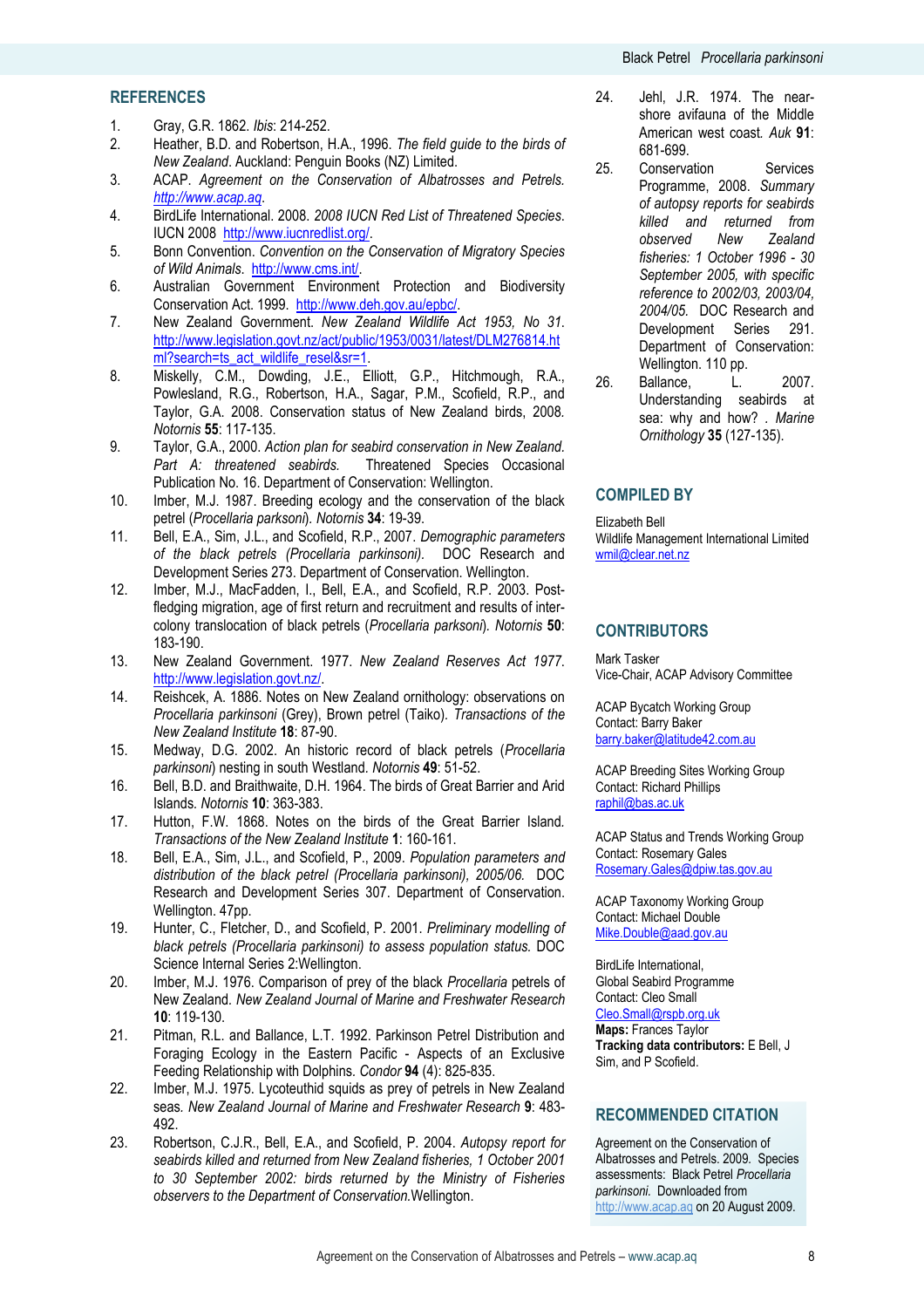## GLOSSARY AND NOTES

#### Years.

The "split-year" system is used. Any count (whether breeding pairs or fledglings) made in the austral summer (e.g. of 1993/94) is reported as the second half of this split year (i.e. 1994).

The only species which present potential problems in this respect are *Diomedea* albatrosses, which lay in December-January, but whose fledglings do not depart until the following October-December. In order to keep records of each breeding season together, breeding counts from e.g. December 1993-January 1994 and productivity counts (of chicks/fledglings) of October-December 1994 are reported as 1994.

If a range of years is presented, it should be assumed that the monitoring was continuous during that time. If the years of monitoring are discontinuous, the actual years in which monitoring occurred are indicated.

#### (ii) Methods Rating Matrix (based on NZ rating system)

#### **METHOD**

A Counts of nesting adults (Errors here are detection errors (the probability of not detecting a bird despite its being present during a survey), the "nest-failure error" (the probability of not counting a nesting bird because the nest had failed prior to the survey, or had not laid at the time of the survey) and sampling error).

B Counts of chicks (Errors here are detection error, sampling and nest-failure error. The latter is probably harder to estimate later in the breeding season than during the incubation period, due to the tendency for egg- and chick-failures to show high interannual variability compared with breeding frequency within a species).

C Counts of nest sites (Errors here are detection error, sampling error and "occupancy error" (probability of counting a site or burrow as active despite it's not being used for nesting by birds during the season).

D Aerial-photo (Errors here are detection errors, nest-failure error, occupancy error and sampling error (error associated with counting sites from photographs), and "visual obstruction bias" - the obstruction of nest sites from view, always underestimating numbers).

E Ship- or ground- based photo (Errors here are detection error, nest-failure error, occupancy error, sampling error and "visual obstruction bias" (the obstruction of nest sites from view from low-angle photos, always underestimating numbers)

Unknown

**G** Count of eggs in subsample population<br> **H** Count of chicks in subsample population

Count of chicks in subsample population and extrapolation (chicks x breeding success - no count of eggs)

#### RELIABILITY

- 1 Census with errors estimated
- 2 Distance-sampling of representative portions of colonies/sites with errors estimated
- 3 Survey of quadrats or transects of representative portions of colonies/sites with errors estimated
- 4 Survey of quadrats or transects without representative sampling but with errors estimated
- 5 Survey of quadrats or transects without representative sampling nor errors estimated
- 6 Unknown

#### (iii) Population Survey Accuracy

High Within 10% of stated figure;

Medium Within 50% of stated figure;

Low Within 100% of stated figure (eg coarsely assessed via area of occupancy and assumed density)

#### Unknown

#### (iv) Population Trend

Trend analyses were run in TRIM software using the linear trend model with stepwise selection of change points (missing values removed) with serial correlation taken into account but not overdispersion.

#### (v) Productivity (Breeding Success)

Defined as proportion of eggs that survive to chicks at/near time of fledging unless indicated otherwise